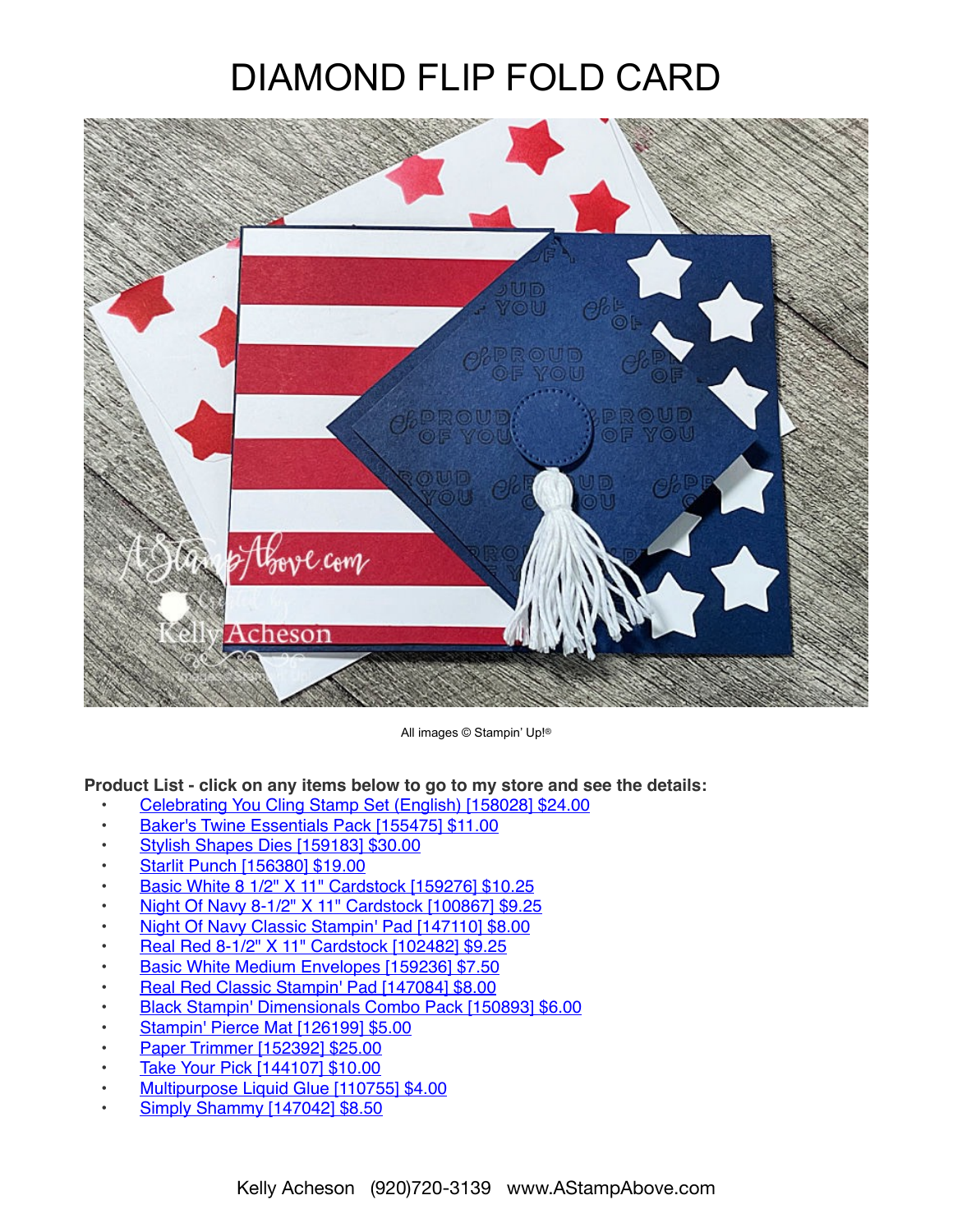Cutting & Scoring for the Card:

- Night of Navy 11" x 4 1/4" scored at 5 1/2" & 2 1/8"& 2 7/8" X 2 7/8" & scrap
- Basic White 2 3/4" x 4" (inside) & 3 1/4" x 4 1/8" (front) & scrap
- Real Red 5-6 strips 1/2" x 3"

Instructions for the Card:

- Fold and burnish on score lines. Mark right side of card front at 2 1/8" with a pencil. Cut from mark to score line on top and bottom of card front. Fold back point.
- Add 1/2" Real Red strips to front Basic White layer and adhere to front of card.
- Stamp sentiment on square Night of Navy layer and add to folded back triangle with dimensionals.
- Wrap white baker's twine around a 3 1/2" piece of chipboard and make the tassel as shown in the video. Die cut smallest Stylish Shapes circle from Night of Navy scrap. Add tassel to card front with circle mounted on dimensionals.
- Stamp sentiment on Basic White inside layer. Die cut smallest circle on edge as shown and adhere to inside of card.
- Add stars as shown.

VIDEO TUTORIAL LINK - CLICK HERE: [https://astampabove.typepad.com/my-blog/2022/06/](https://astampabove.typepad.com/my-blog/2022/06/facebook-live-replay-61222.html) [facebook-live-replay-61222.html](https://astampabove.typepad.com/my-blog/2022/06/facebook-live-replay-61222.html)



Kelly Acheson (920)720-3139 www.AStampAbove.com